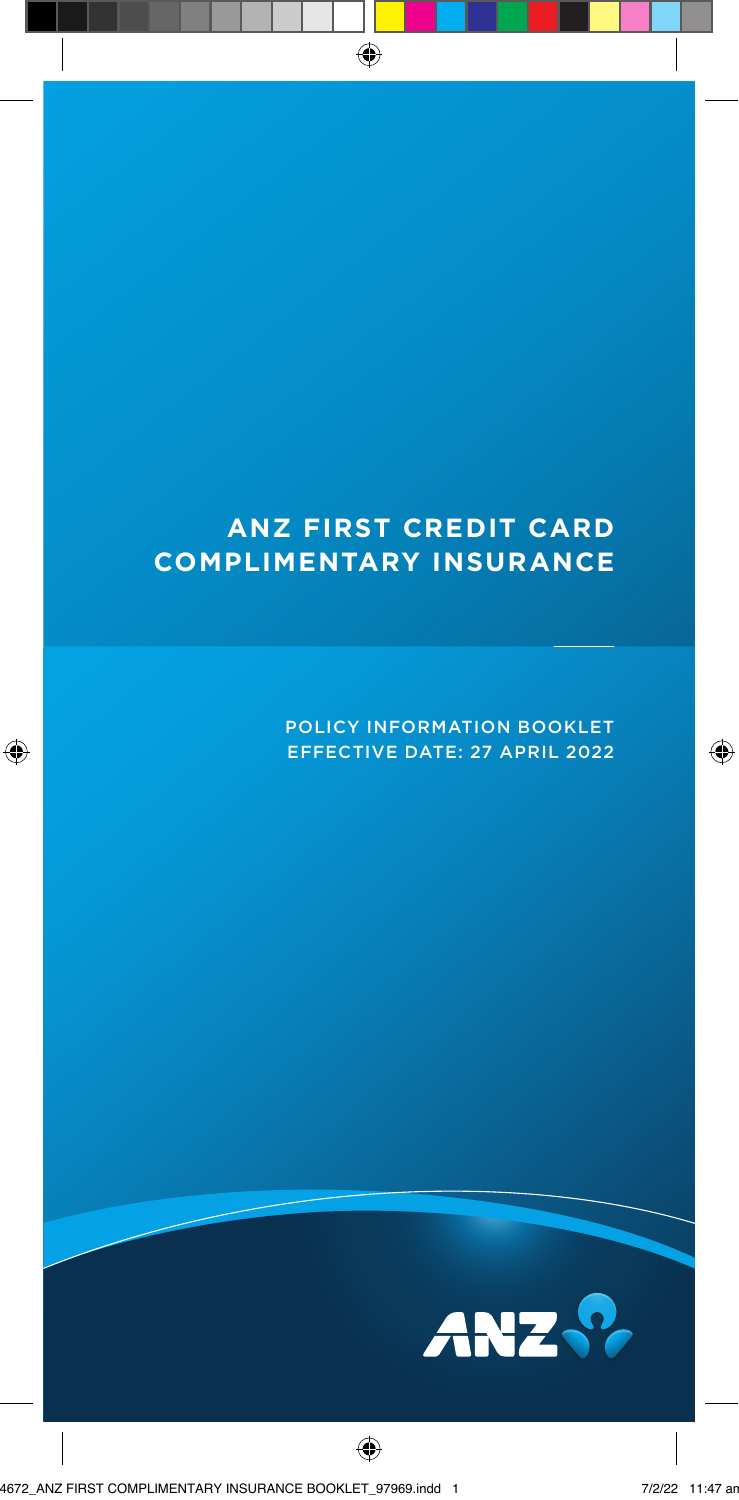#### CONTACT ALLIANZ GLOBAL ASSISTANCE

#### **Claims and enquiries**

Online Access claim forms, 24 hours a day, 7 days a week at: [insurance.agaassistance.com.au/anzau/page/](https://insurance.agaassistance.com.au/anzau/page/otherInsurances/claimOther) otherInsurances/claimOther

Phone 1300 135 271 (within Australia)

#### Enquiries

Monday to Friday 8am to 7pm AEST Saturday 8am to 5pm AEST

#### Claims

Monday to Friday 8am to 5pm AEST

Email ANZTravelTeam@allianz-assistance.com.au

## CHANGES TO THIS BOOKLET

The information in this booklet is subject to change from time to time and is correct and current as at the date on the cover. When any changes to terms and conditions related to insurance coverage are made ANZ will give you 30 days written notice informing you that changes have occurred and that a new policy booklet reflecting the changes will be available on www.anz.com.

#### THE INSURER IS

Allianz Australia Insurance Limited, ABN 15 000 122 850, AFSL 234708, GPO Box 9870, Melbourne, VIC 3001, telephone 13 10 00.

#### THE GROUP POLICY IS ISSUED AND MANAGED BY

AWP Australia Pty Ltd, ABN 52 097 227 177, AFSL 245631, trading as Allianz Global Assistance, of Level 16, 310 Ann Street, Brisbane, QLD 4000.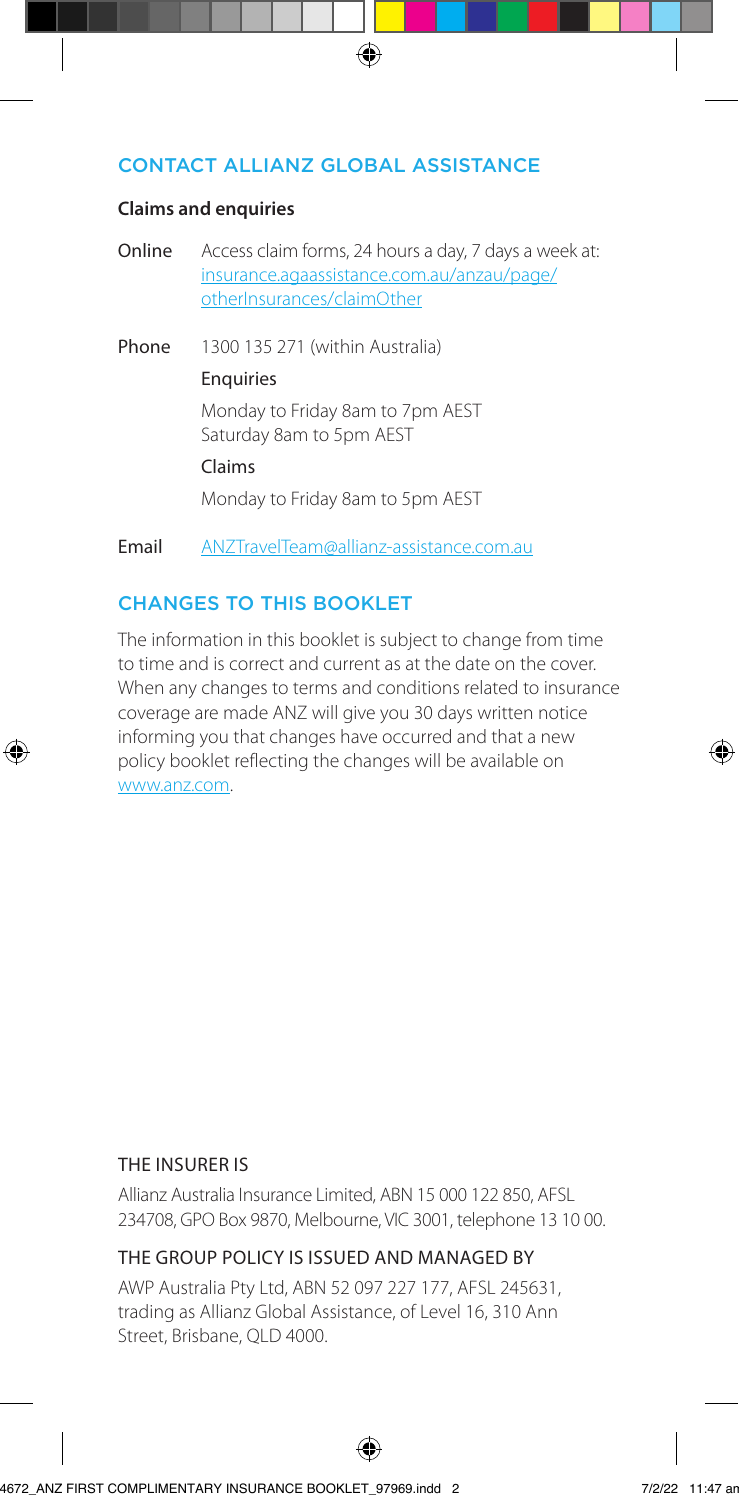# **CONTENTS**

| <b>Important Information about the Complimentary</b> |
|------------------------------------------------------|
|                                                      |
|                                                      |
|                                                      |
|                                                      |
|                                                      |
|                                                      |
|                                                      |
|                                                      |
|                                                      |
|                                                      |
|                                                      |
|                                                      |
|                                                      |
|                                                      |
|                                                      |
|                                                      |
|                                                      |
|                                                      |
|                                                      |
|                                                      |
|                                                      |
|                                                      |
|                                                      |
|                                                      |
|                                                      |
|                                                      |
|                                                      |
|                                                      |
|                                                      |
|                                                      |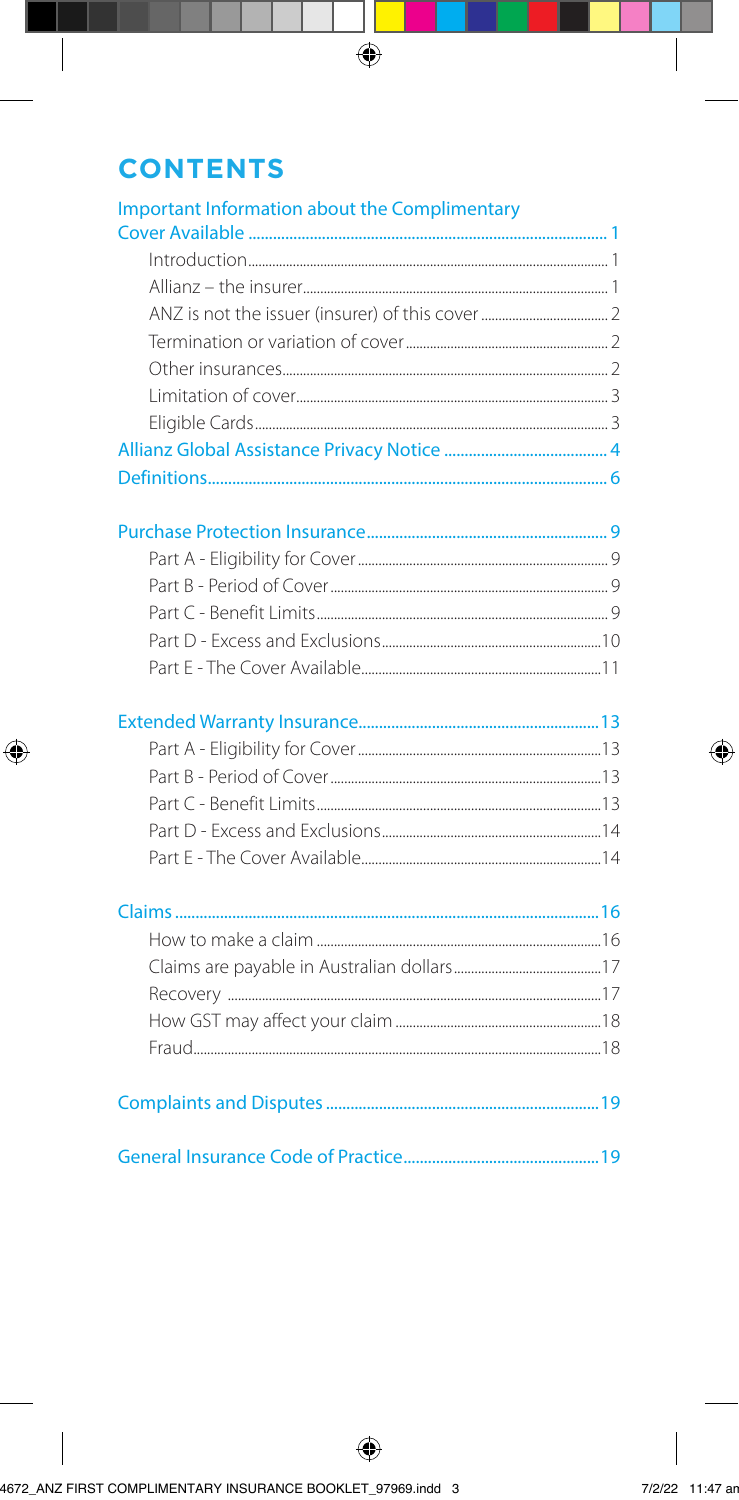# **IMPORTANT INFORMATION ABOUT THE COMPLIMENTARY COVER AVAILABLE**

#### INTRODUCTION

This booklet describes the complimentary insurance benefits provided by Allianz, which are available to ANZ cardholders and other eligible beneficiaries. Cover applies to events occurring on or after 27 April, 2022. You are not covered for events occurring after termination of, or the expiry of, the period of the group policy. ANZ will provide accountholders with details of any replacement cover.

## ALLIANZ – THE INSURER

These covers are available under a group policy issued to Australia and New Zealand Banking Group Limited, ABN 11 005 357 522, AFSL and Australian credit licence No 234527 (ANZ) of Level 9, 833 Collins Street, Docklands, VIC 3008, by AWP Australia Pty Ltd, ABN 52 097 227 177, AFS Licence No 245631 trading as Allianz Global Assistance of 310 Ann Street, Brisbane QLD 4000 (Allianz Global Assistance) under a binder from the insurer, Allianz Australia Insurance Limited, ABN 15 000 122 850, AFS Licence No. 234708, GPO Box 9870, Melbourne, VIC 3001 (Allianz). For general enquiries call Allianz Global Assistance. Allianz Global Assistance issues and manages the group policy on behalf of Allianz.

The covers described in this booklet are available for your benefit under a group policy entered into between Allianz and ANZ. ANZ is the policy owner. When eligible, you have the benefit of cover as a third party beneficiary by reason of the statutory operation of Section 48 of the Insurance Contracts Act 1984 (Cth).

There is no obligation to accept any of these benefits. However, if you wish to claim any of these benefits, you will be bound by the definitions, terms, conditions, limits, exclusions and claims procedures contained in this booklet.

Please read this booklet carefully and keep it in a safe place. Also please keep detailed particulars and proof of any loss including ANZ card account statements showing any purchases.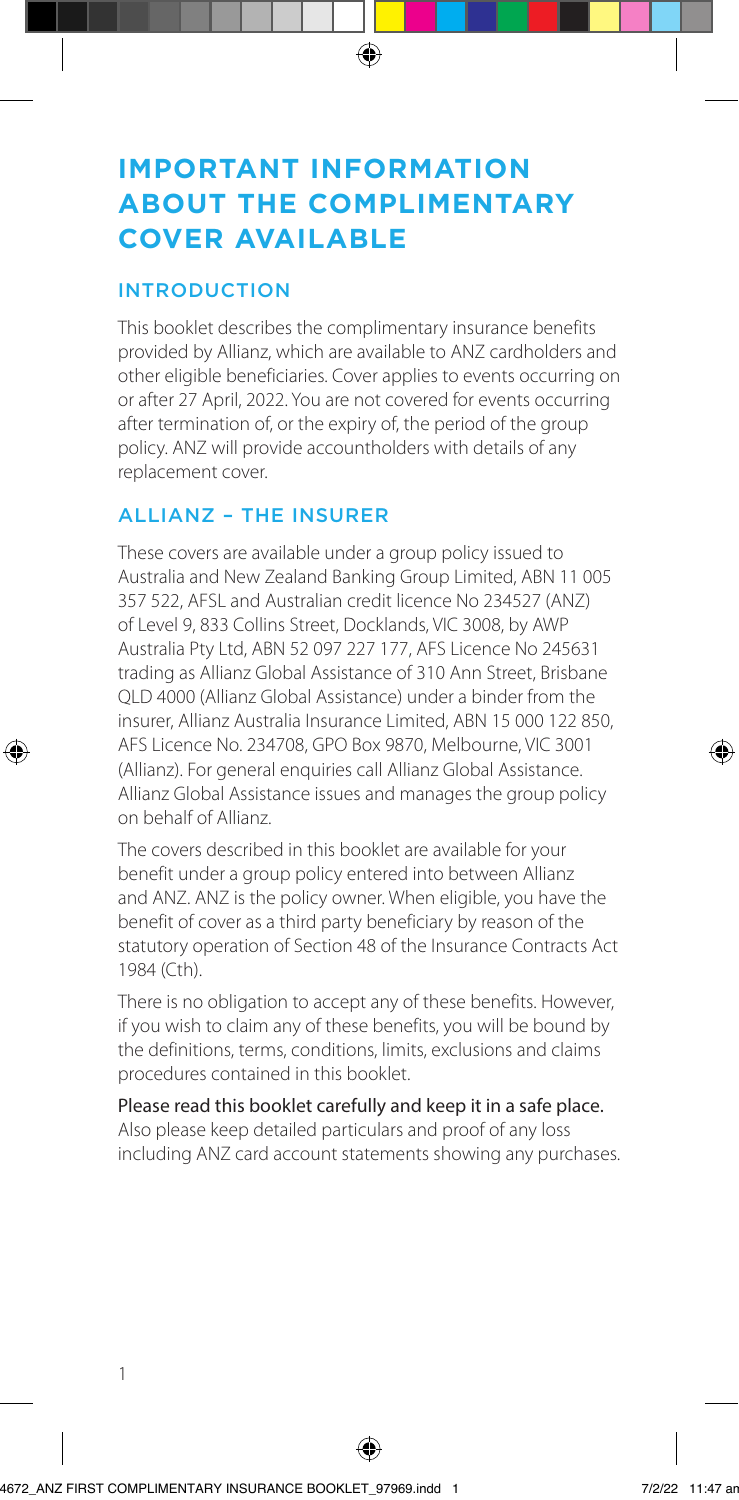#### ANZ IS NOT THE ISSUER (INSURER) OF THIS COVER

ANZ is not the issuer of these covers and neither it nor any of its related corporations guarantee or are liable to pay any of the benefits under these covers.

These benefits are available to the beneficiaries upon meeting the eligibility requirements under these covers. Neither ANZ nor any of its related corporations are Authorised Representatives of Allianz, Allianz Global Assistance or any of their related companies and ANZ does not receive any commission or remuneration in relation to the insurance set out in this booklet.

## TERMINATION OR VARIATION OF COVER

ANZ or Allianz may terminate or vary any one or all of the covers described in this booklet, and if so ANZ will notify accountholders of the termination or change in writing. The existing cover will only apply to events occurring before the date of change or termination. No cover is available for events occurring after the date of termination. ANZ will provide accountholders with details of any replacement cover.

## OTHER INSURANCES

If you are entitled to receive a benefit or make a claim under another insurance policy (Other Policy) (for example, a comprehensive travel insurance policy for your overseas journey), in respect of the same loss as your claim under the group policy, then, subject to the provisions of the Insurance Contracts Act 1984 (Cth) Allianz is not liable to provide indemnity under the group policy until the amount of any indemnity under that Other Policy is exhausted. In other words, any cover available under the group policy in respect of the same loss shall only be excess insurance cover over and above the applicable Other Policy.

If you make a claim under another insurance policy and you are not paid the full amount of the claim, then, subject to the provisions of the Insurance Contracts Act 1984 (Cth), the cover available to you under the group policy will make up the difference, to the extent of cover that applies, in accordance with the terms and conditions contained in this booklet.

We may seek contribution from your other insurer. You must give us any information that we reasonably require to help us make a claim from the other insurer.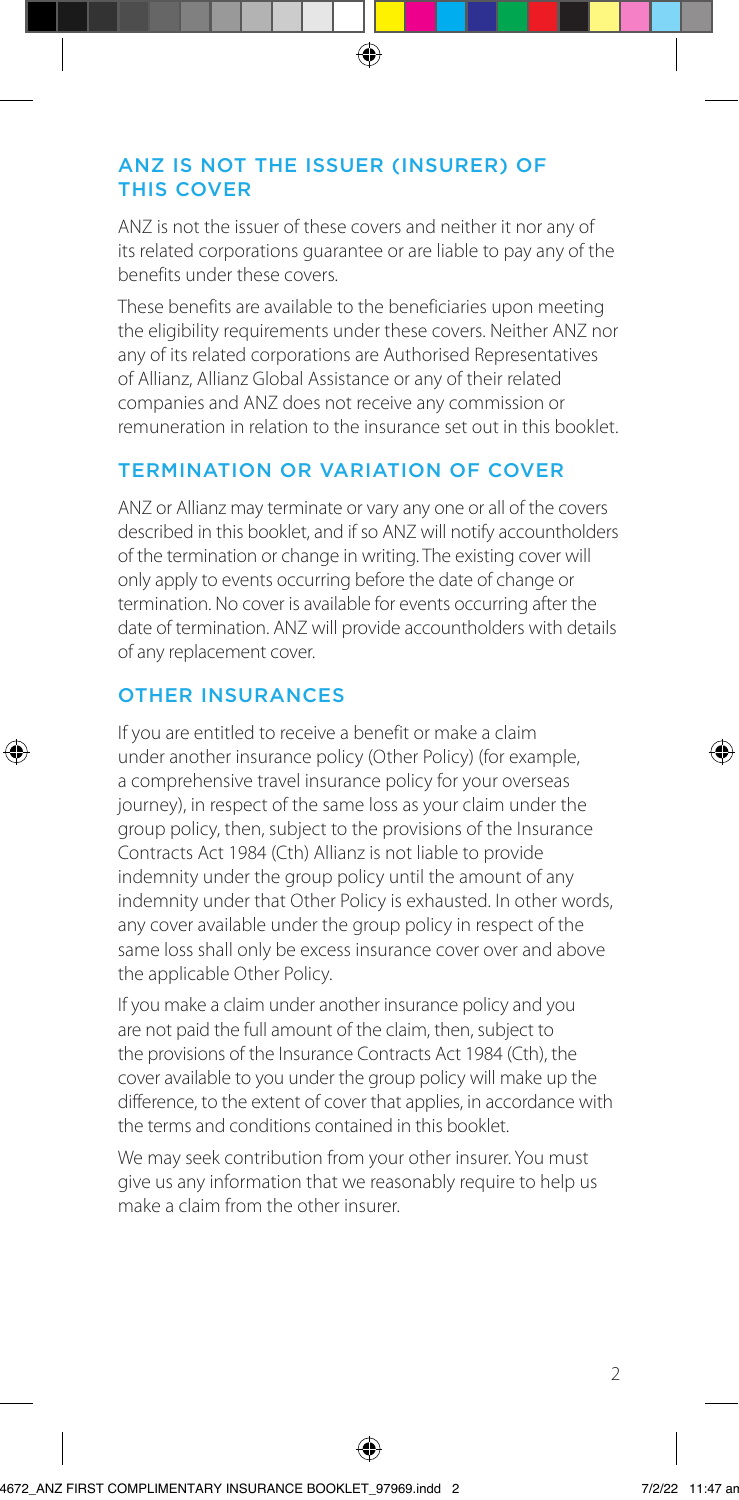### LIMITATION OF COVER

Notwithstanding any other terms, we shall not be deemed to provide coverage and we will not make any payments nor provide any service or benefit to any person or other party to the extent that such cover, payment, service, benefit and/or any business or activity of the person would violate any applicable trade or economic sanctions law or regulation.

## ELIGIBLE CARDS

The complimentary insurance outlined in this booklet is available to the eligible beneficiaries of the following credit cards:

- ANZ First Free Days Visa
- ANZ First Low Interest Visa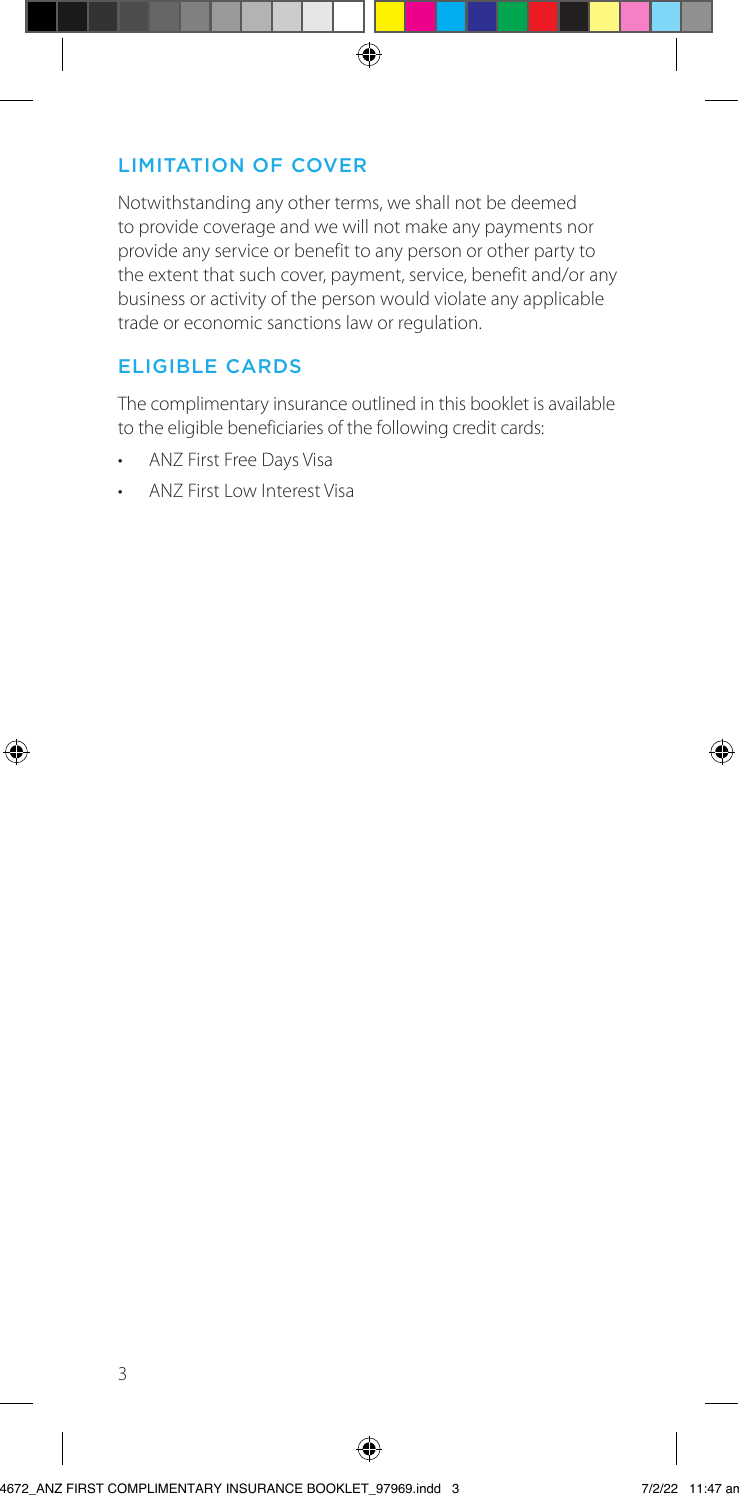# **ALLIANZ GLOBAL ASSISTANCE PRIVACY NOTICE**

To offer or provide you with our insurance services, we, namely AWP Australia Pty Ltd ABN 52 097 227 177 trading as 'Allianz Global Assistance' and as agent for the insurer Allianz, collects, stores, uses, and discloses your personal information including sensitive information. The insurance cover arises from a group policy taken out between your bank (ANZ) and Allianz and under which you are entitled to cover as a beneficiary when you meet the eligibility criteria set out in the group policy wording.

We usually collect your personal information directly from you, but sometimes from others depending upon the circumstances.

For example, when you make a claim for cover, we may collect your personal information from you, the group policy holder to check you have met eligibility requirements, your family members and travel companions, as well as from third parties that provide services including doctors, hospitals, airlines, travel and accommodation providers, your agents and representatives, our agents, and other service providers. We are responsible for ensuring your personal information is used and protected in accordance with applicable laws and regulations, including the Privacy Act 1988. We collect your personal information to enable us to properly assess and manage your insurance claim, and to provide the services we have agreed to provide under the group policy. For example, we collect your name, address, date of birth, email address, and sometimes your medical information, bank account details, as well as other information we collect through devices like 'cookies' when you visit our website such as your IP address and online preferences.

We use your personal information to offer and provide our services and to manage your and our rights and obligations in connection with your claim. For instance, we use it to check, process, and finalise your insurance claim. We may also use it for product development, customer data analytics, research, IT systems maintenance and development, recovery against third parties, for the detection and investigation of fraud, and for other purposes with your consent or where permitted by law.

We do not use your personal or sensitive information for marketing purposes or provide that information to any third parties for marketing.

Your personal information may be disclosed to third parties (some of whom are data processors) who assist us to carry out the above activities both inside and outside of Australia, such as claims management providers, travel agents and intermediaries, insurers, investigators, cost containment providers, medical and health service providers, overseas data storage (including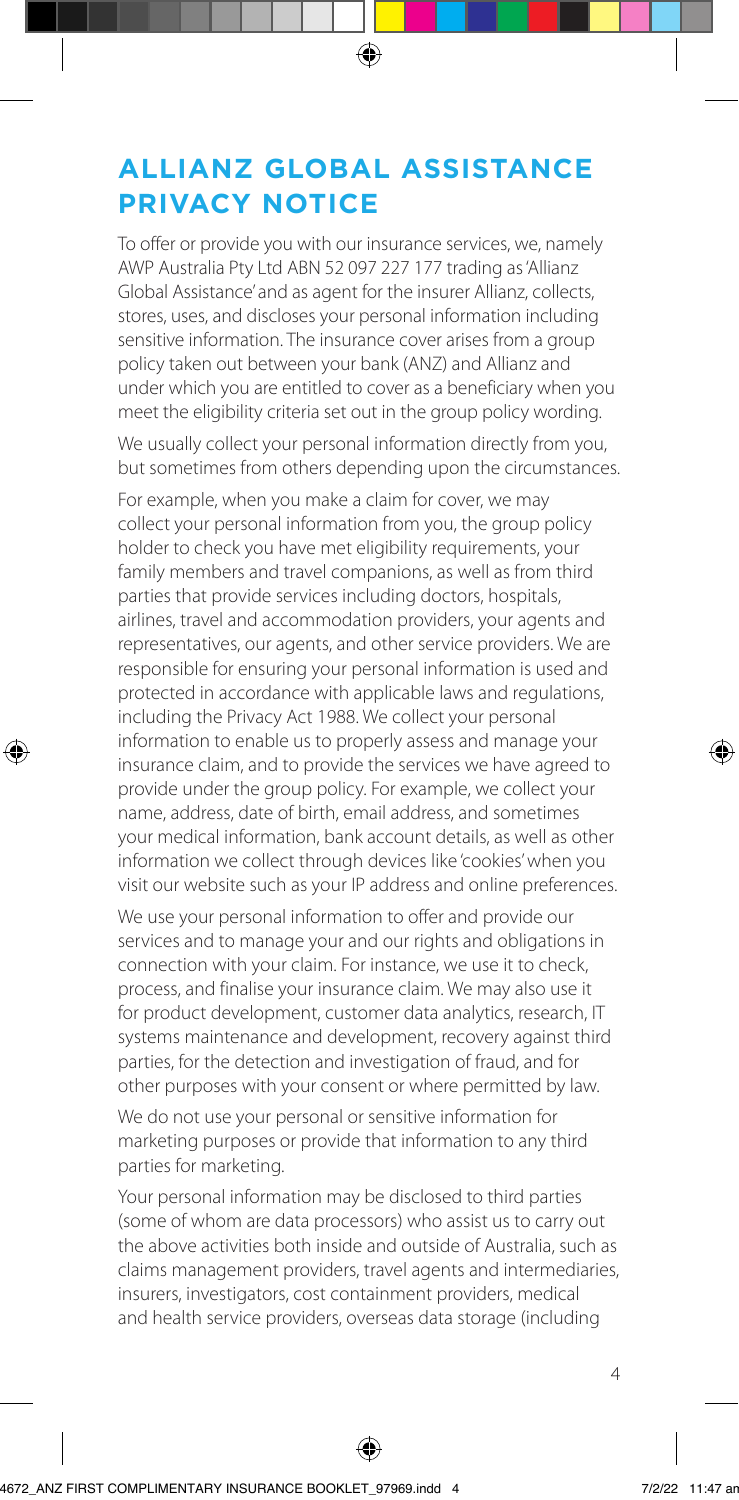'cloud' storage) and data handling providers, legal and other professional advisers, your agents, your travel group leader if you travel in a group, your bank (ANZ) if you are the beneficiary of the bank's credit card insurances, insurance reference bureaux, and our related and group companies including Allianz. Some of these third parties may be located in other countries including in Europe, Asia, Canada, or the USA.

When you provide personal information to us about other individuals, we rely on you to have first obtained the individual's consent, and to have made them aware of the matters set out in this Privacy Notice.

You may also seek access to your personal data and ask us to correct and update it. We will delete your personal data when we no longer need it for a legitimate purpose.

You may not access or correct personal information of others unless you have been authorised by their express consent, or unless they are your dependants under 16 years of age.

If you have a request or complaint concerning your personal information or about data privacy, please contact: The Privacy Officer, Allianz Global Assistance, PO Box 162, Toowong, QLD 4066, or email DataPrivacyAU@allianz-assistance.com.au.

You can also contact the Privacy Commissioner at the Office of The Australian Information Commissioner, GPO Box 5218, Sydney, NSW 2001 if you have a complaint.

For more information about our corporate privacy policy and handling of personal information, including further details about access, correction and complaints, please visit our website at [www.allianz-assistance.com.au](http://www.allianz-assistance.com.au) and click on the 'Privacy & Security' link in the footer.

If you do not agree with the matters set out in our privacy policy or will not provide us with the personal information we request, we may not be able to provide you with our services including the assessment and payment of any claims. In cases where we cannot comply with your request concerning your personal information, we will give you reasons why.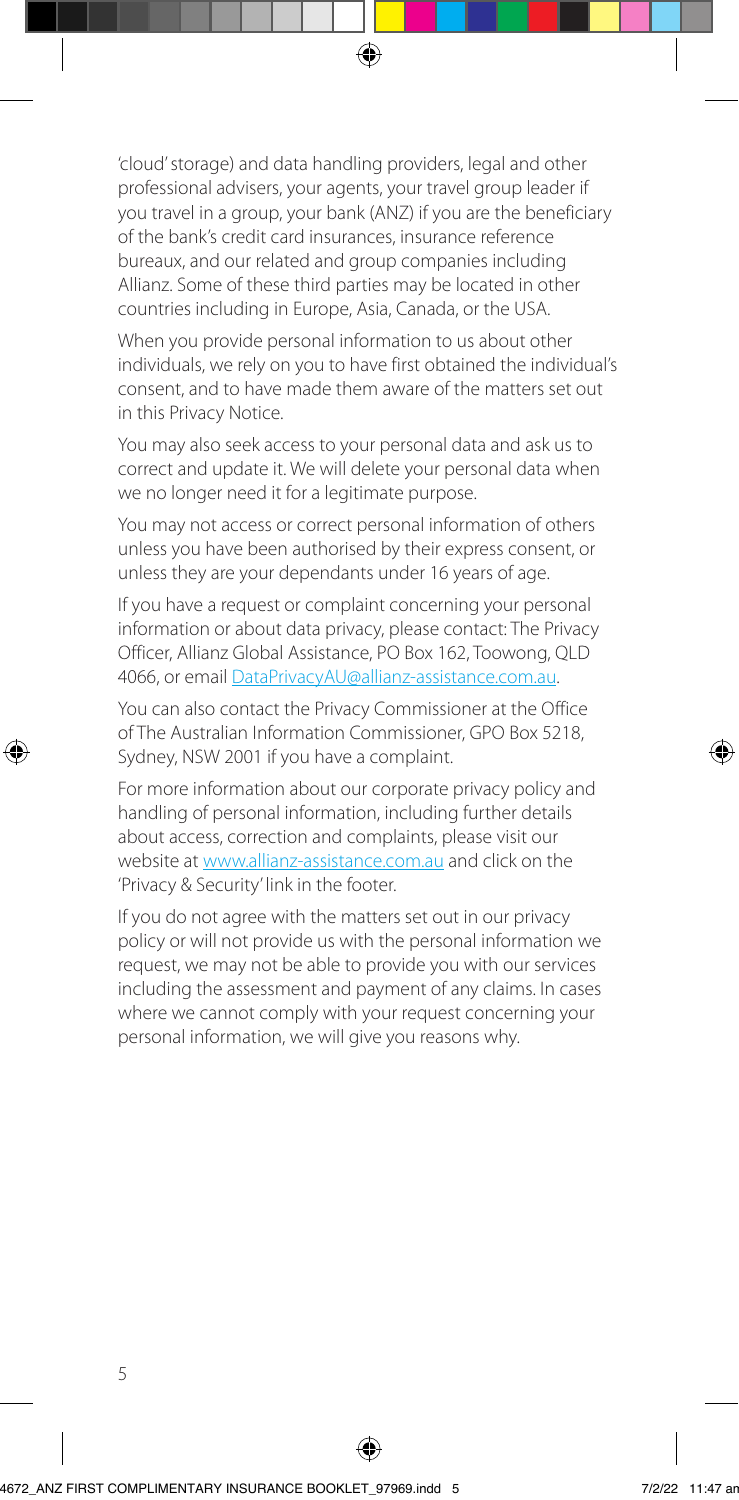# **DEFINITIONS**

There are some words in this booklet that have a special meaning. When the following words and phrases appear in this booklet they have the meanings given below. The use of the singular shall also include the use of the plural and vice versa.

| Word                                   | Meaning                                                                                                                                                                                                                                                                                                              |
|----------------------------------------|----------------------------------------------------------------------------------------------------------------------------------------------------------------------------------------------------------------------------------------------------------------------------------------------------------------------|
| accident<br>accidental<br>accidentally | a sudden, unforeseen and unintended<br>event.                                                                                                                                                                                                                                                                        |
| accountholder                          | an ANZ customer, being an individual,<br>business entity or company, who has<br>entered into a card account with ANZ<br>and in whose name the card account<br>was opened. The accountholder is the<br>individual, business entity or company<br>that has contractual obligations with<br>ANZ under the card account. |
| Allianz                                | Allianz Australia Insurance Limited, ABN<br>15 000 122 850, AFSL 234708.                                                                                                                                                                                                                                             |
| <b>Allianz Global</b><br>Assistance    | AWP Australia Pty Ltd, ABN 52 097 227<br>177, AFSL 245631.                                                                                                                                                                                                                                                           |
| AN7                                    | Australia and New Zealand Banking<br>Group Limited, ABN 11 005 357 522, AFSL<br>and Australian credit licence No 234527.                                                                                                                                                                                             |
| <b>ANZ Credit Card</b>                 | a current and valid:<br>ANZ First Free Days Visa; or<br>ANZ First Low Interest Visa                                                                                                                                                                                                                                  |
| card account                           | a current and valid ANZ Credit Card<br>facility provided by ANZ to which<br>purchases made by cardholders on<br>an ANZ Credit Card are charged; or<br>the primary account linked to an ANZ<br>Credit Card to which a transaction<br>is routed by any electronic funds<br>transfer facility.                          |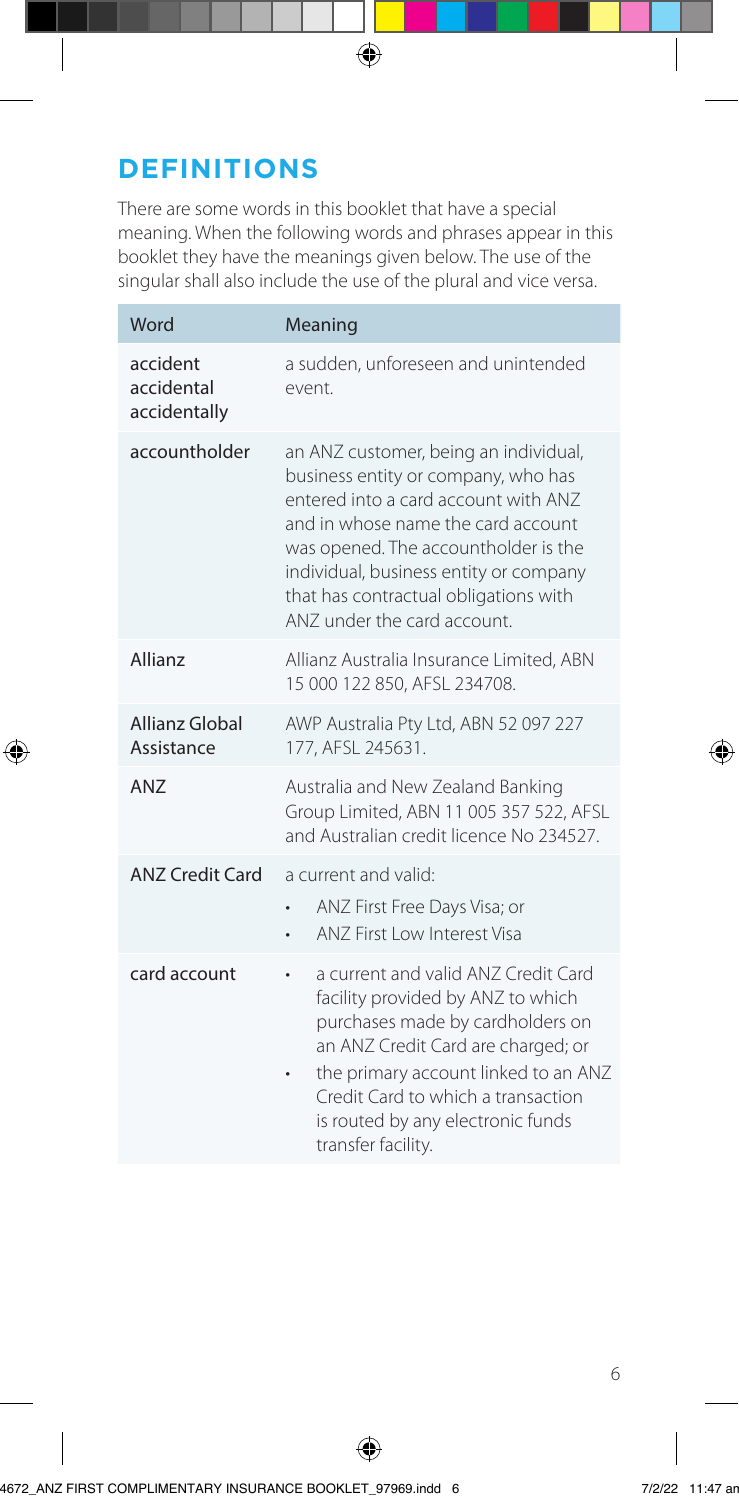| cardholder           | a person who resides in Australia<br>(including holders of a visa issued<br>under the Migration Act 1958 (Cth)<br>which entitles the holder of the visa to<br>residency), to whom ANZ has issued an<br>ANZ Credit Card (this includes primary<br>and additional cardholders).                                                                                                                                                                                                                                                                                                                                                                                                                                                                                                                                                                                                                                                                                                                                                                          |
|----------------------|--------------------------------------------------------------------------------------------------------------------------------------------------------------------------------------------------------------------------------------------------------------------------------------------------------------------------------------------------------------------------------------------------------------------------------------------------------------------------------------------------------------------------------------------------------------------------------------------------------------------------------------------------------------------------------------------------------------------------------------------------------------------------------------------------------------------------------------------------------------------------------------------------------------------------------------------------------------------------------------------------------------------------------------------------------|
| covered<br>breakdown | the failure of a covered item to<br>operate for the purpose for which it<br>was designed, as a direct result of a<br>breakdown or defect. This does not<br>include where the breakdown or<br>defect is covered by the terms of the<br>manufacturer's warranty.                                                                                                                                                                                                                                                                                                                                                                                                                                                                                                                                                                                                                                                                                                                                                                                         |
| covered item         | an item acquired for personal, domestic or<br>household use but excludes:<br>items acquired for the purpose of<br>sale or trade;<br>animals or plant life;<br>boats, automobiles, motorboats,<br>motorcycles, airplanes or any other<br>motorised vehicles and their integral<br>parts and installed accessories;<br>computer software and other non-<br>tangible items;<br>cash, bullion, negotiable instruments,<br>vouchers, gift cards, securities,<br>trading cards, tickets of any<br>description, travellers cheques or<br>collections such as stamps, coins and<br>cards:<br>consumable or perishable items<br>(including but not limited to food,<br>drink, drugs, cosmetics, fuel or oil);<br>manuscripts and books of account;<br>second-hand items including works<br>of art and antiques;<br>items of contraband;<br>real estate and movable fixtures or<br>fittings (including but not limited to<br>dish washers, stoves, ovens and fixed<br>air conditioners) which are or are<br>intended to form part of any home or<br>real estate. |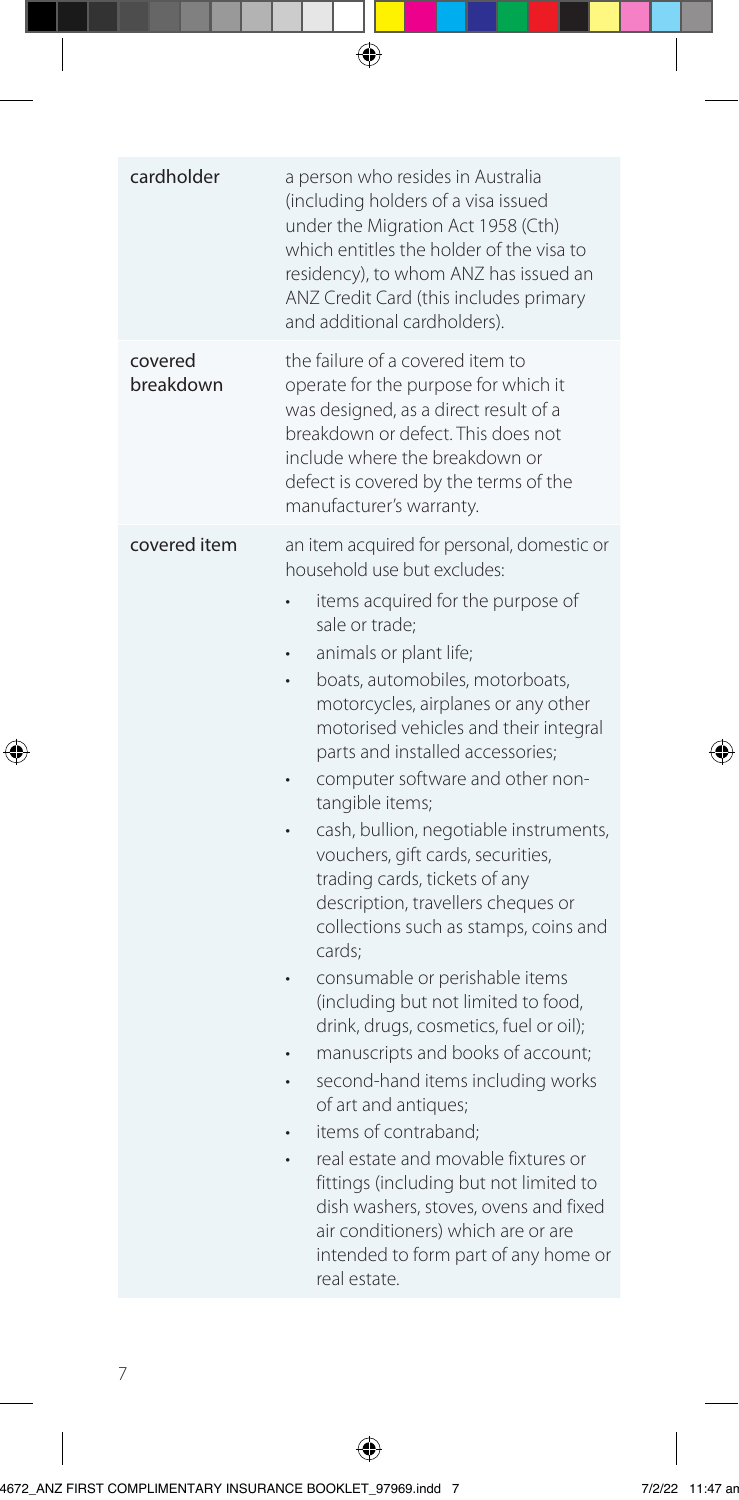| manufacturer's<br>warranty | the manufacturer's written warranty,<br>properly registered with the<br>manufacturer, that is applicable and able<br>to be fulfilled within Australia.                                                                                                                                                                                                                                          |
|----------------------------|-------------------------------------------------------------------------------------------------------------------------------------------------------------------------------------------------------------------------------------------------------------------------------------------------------------------------------------------------------------------------------------------------|
| reasonable                 | reasonable, having regard to the<br>circumstances.                                                                                                                                                                                                                                                                                                                                              |
| sporting<br>equipment      | equipment needed and used to<br>participate in a particular sport and<br>which can be carried about with you.                                                                                                                                                                                                                                                                                   |
| valuables                  | jewellery, watches, precious metals or<br>semi-precious stones/precious stones<br>and items made of or containing<br>precious metals or semi-precious<br>stones/precious stones, furs, binoculars,<br>telescopes, computer games, any kind<br>of photographic, audio, video, computer,<br>television, fax and phone equipment<br>(including mobile phones), tablets,<br>MP3/4 players and PDAs. |
| we, our, us                | Allianz Australia Insurance Limited, ABN<br>15 000 122 850, AFSL 234708 and its<br>agent AWP Australia Pty Ltd, ABN 52 097<br>227 177, AFSL 245631 trading as Allianz<br>Global Assistance.                                                                                                                                                                                                     |
| you, your,<br>yourself     | cardholder, if they are eligible for the<br>cover available.                                                                                                                                                                                                                                                                                                                                    |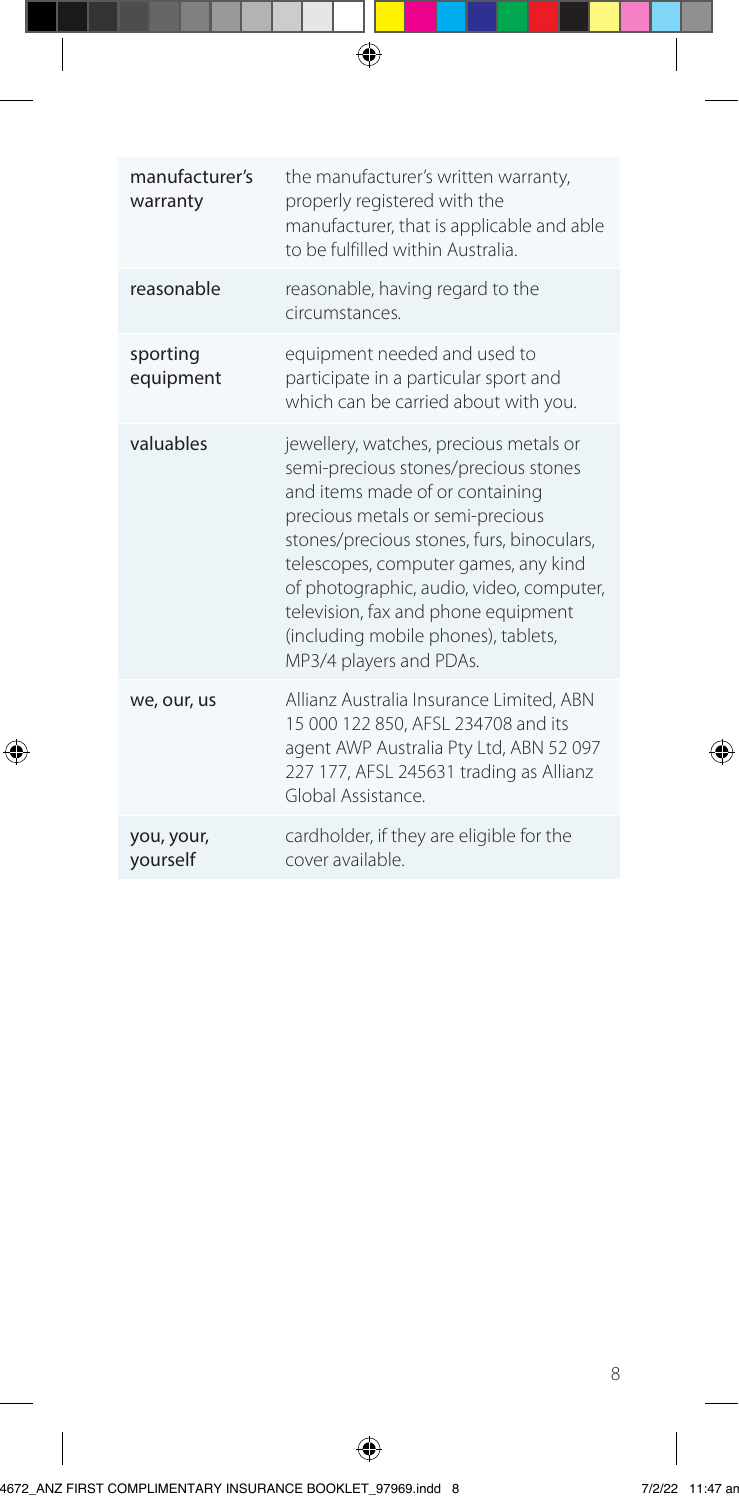# **PURCHASE PROTECTION INSURANCE**

## PART A - ELIGIBILITY FOR COVER

## WHO IS ELIGIBLE?

Cardholders are eligible for Purchase Protection Insurance for covered items:

- purchased anywhere in the world; or
- given as a gift to any permanent Australian resident,

provided the whole purchase price of the covered item is charged to the accountholder's card account.

# PART B - PERIOD OF COVER

Purchase Protection Insurance applies to a covered item after the date you take possession of the covered item provided the full purchase price of the covered item is charged to the accountholder's card account. The following maximum period of cover is available for your covered item.

#### Period of Cover

90 consecutive days from the date you take possession of the covered item purchased on an ANZ Credit Card.

## PART C - BENEFIT LIMITS

The table sets out the maximum limits of what we will pay under Purchase Protection Insurance. All limits and sub-limits in the table below are shown in Australian dollars.

The cover available is outlined in Part E and is subject to the applicable terms, conditions, limits, sub-limits and exclusions.

If you need advice in respect of your particular circumstances or needs please consult an appropriately licensed insurance adviser.

#### Limit

Purchase price charged to card account limited to \$10,000 per covered item, except for jewellery, watches and new works of art which are limited to \$3,500. Maximum total limit for all claims in any 12 month period is \$135,000 per card account.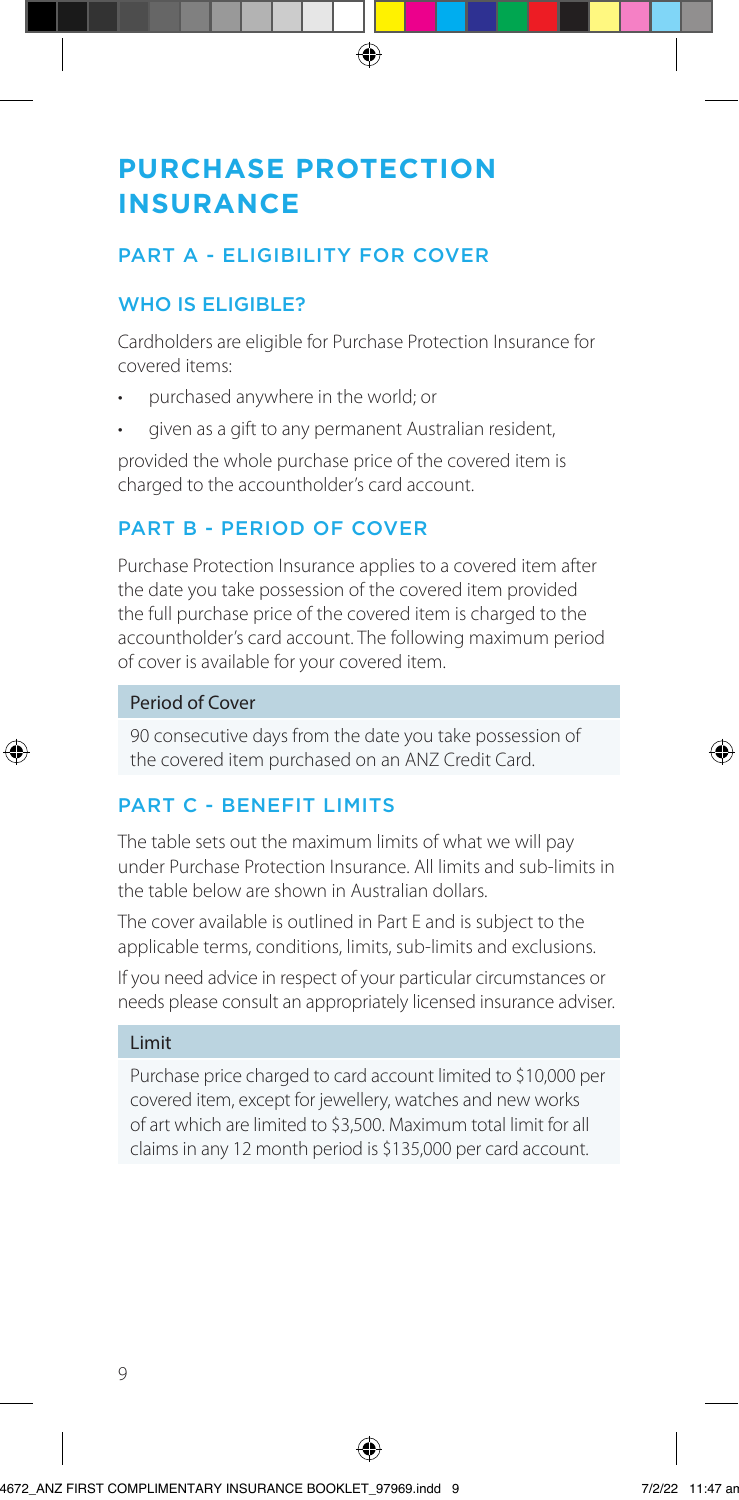### PART D - EXCESS AND EXCLUSIONS

#### EXCESS – WHAT YOU CONTRIBUTE TO A CLAIM

No excess applies to any claim under Purchase Protection Insurance.

### **EXCLUSIONS**

The exclusions below set out what is not covered. You should also read each section as they contain specific exclusions that also apply. To the extent permitted by law, we do not cover you for any loss, damage or expense caused by, arising directly or indirectly from or in any way related to:

- 1. the loss, theft or damage is to, or of, items left behind in any hotel or motel room after you have checked out, or items left behind in any aircraft, ship, train, tram, taxi or bus;
- 2. the covered items were being sent unaccompanied by you or under a freight contract;
- 3. the loss or damage arises from any process of cleaning, repair or alteration;
- 4. the loss or damage arises from ordinary wear and tear, deterioration, atmospheric or weather conditions, insects, rodents or vermin;
- 5. the covered items disappear in circumstances that cannot be explained to our reasonable satisfaction;
- 6. your claim arises from a government authority confiscating, detaining or destroying anything;
- 7. you do not take all reasonable precautions to safeguard your covered items. For example, you will not be taking reasonable precautions if you leave your belongings in a publicly accessible location:
	- at such a distance from you that you are unable to prevent them being taken; or
	- with a person who is not a travel companion or a relative (or these persons fail to take all reasonable precautions to safeguard your covered items).

This includes forgetting or misplacing any items, leaving them behind or walking away from them;

- 8. the covered item or valuable has an electrical or mechanical breakdown;
- 9. any act of war, whether war is declared or not, or from any rebellion, revolution, insurrection or taking of power by the military;
- 10. a nuclear reaction or contamination from nuclear weapons or radioactivity;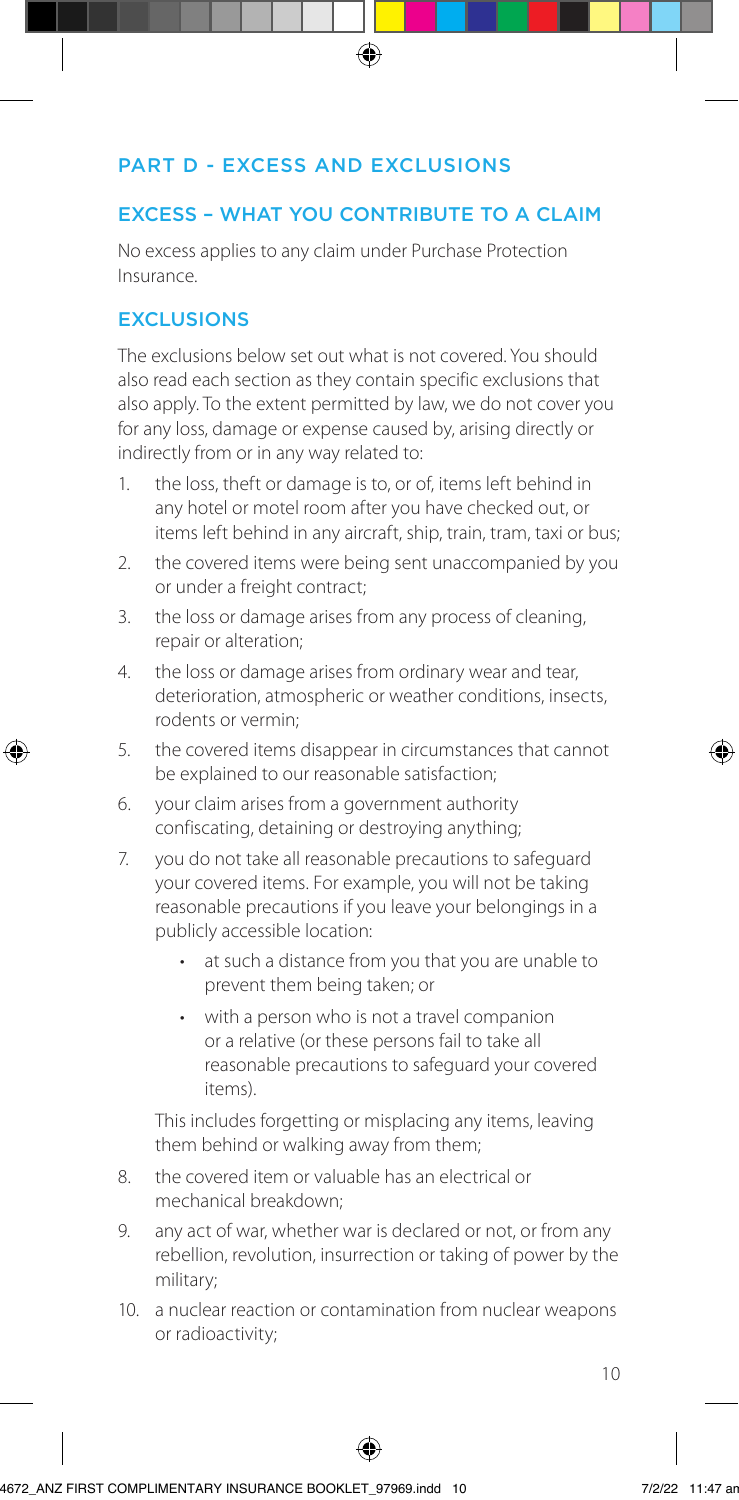- 11. biological and/or chemical materials, substances, compounds or the like used directly or indirectly for the purpose of harming or to destroy human life and/or create public fear;
- 12. any payment which would violate any applicable trade or economic sanctions, law or regulation;
- 13. your failure to take reasonable care;
- 14. the covered items were sporting equipment that were damaged during use;
- 15. the covered items were valuables that were checked in to be transported in the cargo hold of any aircraft, ship, train, tram or bus (including any loss from the point of check in until collection by you from the baggage carousel or collection area at the end of your flight, voyage or trip);
- 16. the covered items were left in a motor vehicle.

## PART E - THE COVER AVAILABLE

You must take all reasonable precautions to safeguard your covered items. If you do not, we will not pay your claim. For example, you will not be taking reasonable precautions if you leave your covered items in a publicly accessible location:

- at such a distance from you that you are unable to prevent them being taken; or
- with a person who is not a travel companion or a relative (or if these persons fail to take all reasonable precautions to safeguard your covered items).

This includes forgetting or misplacing any items, leaving them behind or walking away from them.

## WHAT WE COVER

If, during the period of cover available, your covered item is stolen, accidentally damaged or permanently lost, we will pay (acting reasonably) the lesser of:

- a) the original purchase price charged to the accountholder's card account up to the limit specified in Part C - Benefit Limits; or
- b) the limit per claim specified in Part C Benefit Limits for jewellery, watches and new works of art.

The most we will pay for all claims in any 12-month period is the maximum total limit specified in Part C - Benefit Limits.

## **CONDITIONS**

If you make a claim, you will need to provide proof of your ownership and the value of your belongings. Examples of proof include receipts and/or valuations (e.g. receipt or valuation for jewellery).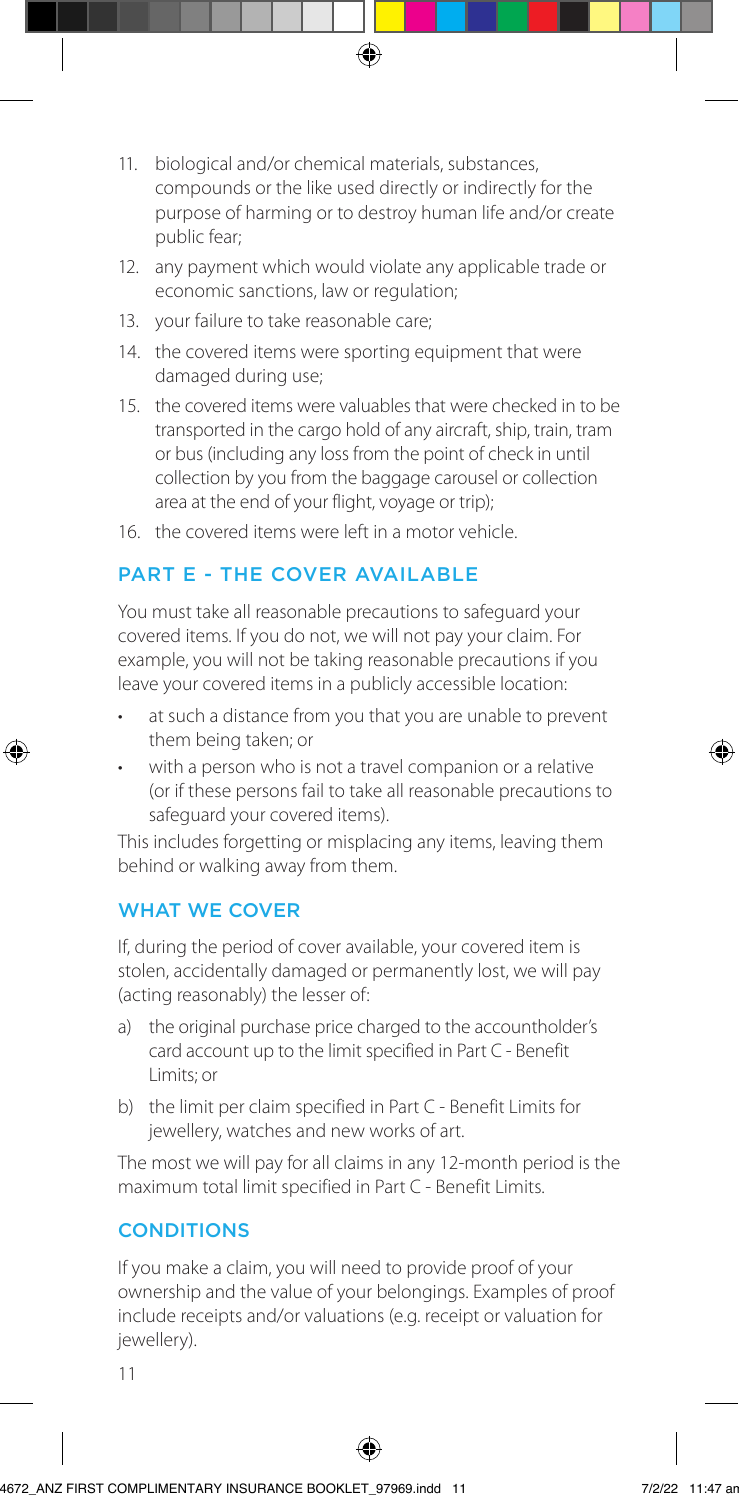We expect you to report any loss or theft to the police or an office of the bus line, airline, shipping line or rail authority you were travelling on when the loss or theft occurred.

You should make reasonable efforts to obtain confirmation from whoever you made the report to as this may be the easiest way to provide evidence of the loss or theft. If you delay or fail to make a report and we are prejudiced by your delay or failure, we may be entitled to reduce your claim by the amount of prejudice we have suffered.

If you are entitled to be reimbursed by the bus line, airline, shipping line or rail authority you were travelling on when the loss, theft, misplacement or damage occurred we will deduct the amount you are entitled to from any claim payable by us. However, if you are not reimbursed the full amount of your loss, we will pay the difference between the amount of your loss and what you were reimbursed, up to the limit of the cover available.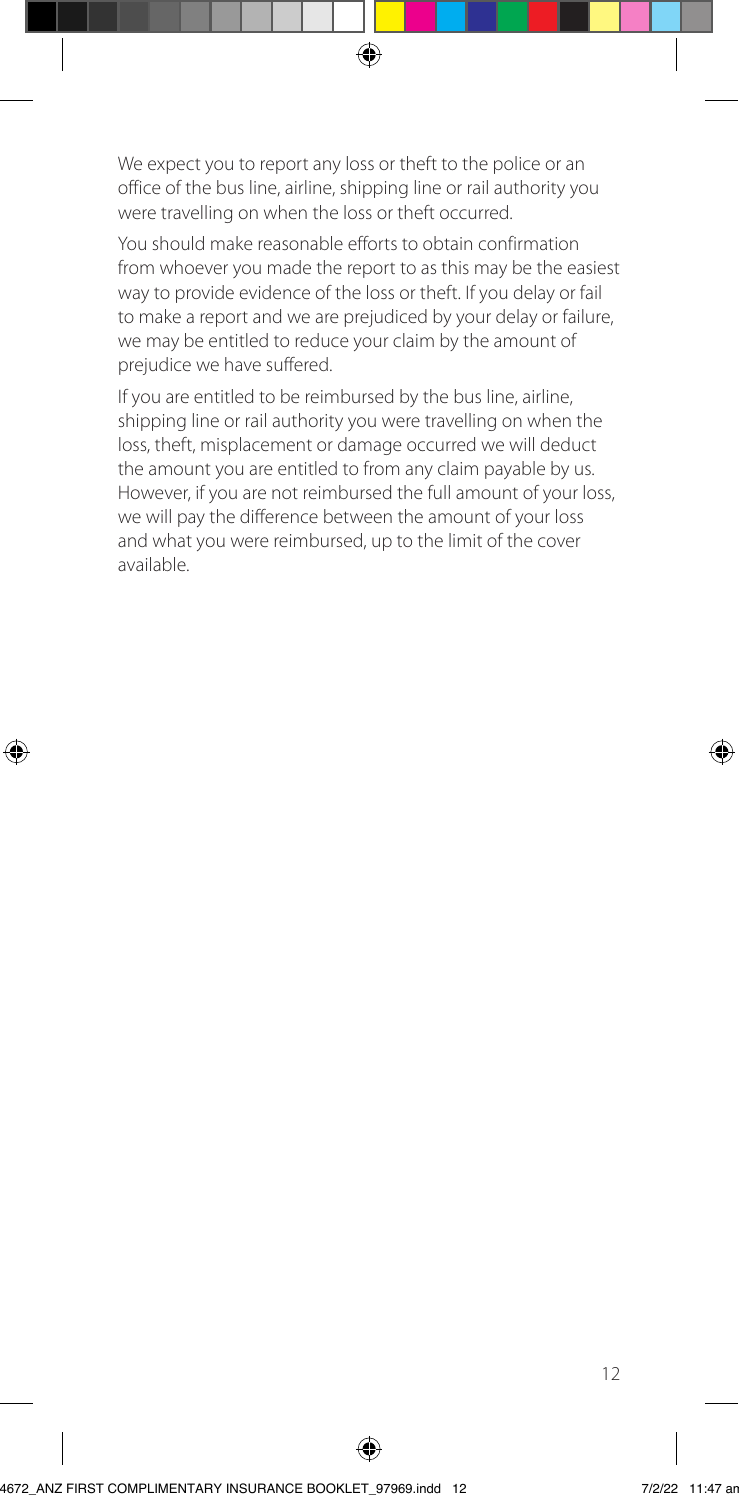# **EXTENDED WARRANTY INSURANCE**

## PART A - ELIGIBILITY FOR COVER

## WHO IS ELIGIBLE?

Cardholders are eligible for Extended Warranty Insurance when the whole purchase price of the covered item is charged to the accountholder's card account. This Extended Warranty Insurance is not transferable.

## PART B - PERIOD OF COVER

Cover applies from the date the manufacturer's warranty expires and applies for the same period as the manufacturer's warranty for up to a maximum of one full year. However, there is no cover if the manufacturer's warranty exceeds five years.

The table below sets out examples of how extended warranty periods apply.

| <b>Manufacturer's Warranty</b><br>Period | <b>Extended Warranty Period</b> |
|------------------------------------------|---------------------------------|
| 6 months                                 | 6 months                        |
| 1 year                                   | 1 year                          |
| 1 to 5 years                             | 1 year                          |
| Over 5 years                             | No cover                        |

# PART C - BENEFIT LIMITS

The table sets out the maximum limits of what we will pay under Extended Warranty Insurance. All limits and sub-limits in the table below are shown in Australian dollars.

The cover available is outlined in Part E and is subject to the applicable terms, conditions, limits, sub-limits and exclusions.

If you need advice in respect of your particular circumstances or needs please consult an appropriately licensed insurance adviser.

#### Limit

Purchase price charged to card account limited to \$10,000 per covered item up to a maximum total limit of \$10,000 per card account in any 12-month period.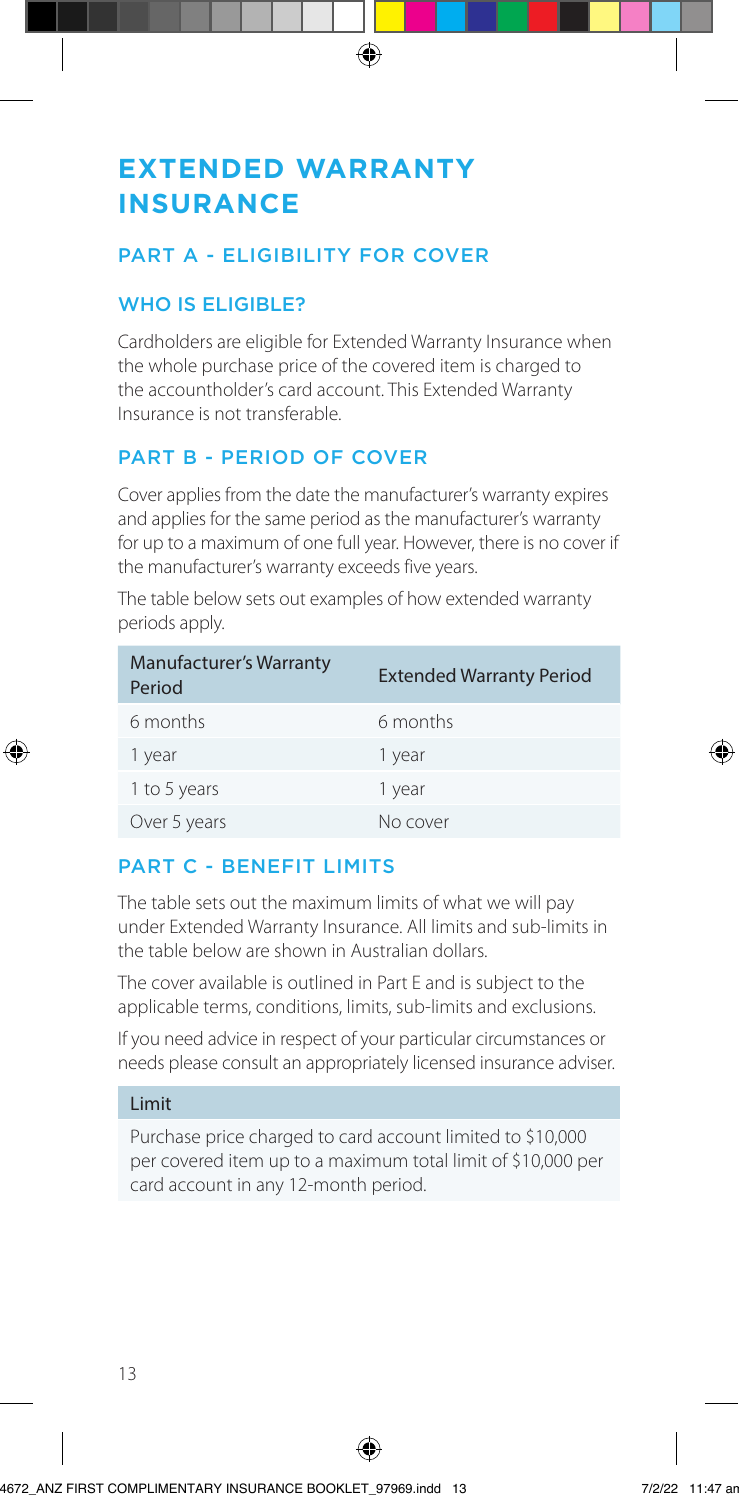### PART D - EXCESS AND EXCLUSIONS

#### EXCESS – WHAT YOU CONTRIBUTE TO A CLAIM

No excess applies to any claim under Extended Warranty Insurance.

### **EXCLUSIONS**

The exclusions below set out what is not covered. You should also read each section as they contain specific exclusions that also apply. To the extent permitted by law, we do not cover you for any loss, damage or expense caused by, arising from, or in any way related to:

- 1. illegal or criminal acts by you, your spouse, your dependants or any other person acting with your consent or under your direction;
- 2. your failure to take reasonable care;
- 3. any act of war, whether war is declared or not, or from any rebellion, revolution, insurrection or taking of power by the military;
- 4. a nuclear reaction or contamination from nuclear weapons or radioactivity;
- 5. biological and/or chemical materials, substances, compounds or the like used directly or indirectly for the purpose of harming or to destroy human life and/or create public fear;
- 6. any payment which would violate any applicable trade or economic sanctions, law or regulation.

#### PART F - THE COVER AVAILABLE

Your covered item may come with guarantees that cannot be excluded under the Australian Consumer Law (ACL) or other relevant law. This cover operates alongside, and in addition to, the rights and remedies to which you may be entitled under the ACL and any other law that applies to your covered item and does not change those rights or remedies.

#### WHAT WE COVER

If a covered item that you purchased and charged the whole purchase price to the accountholder's card account suffers a covered breakdown during the period of cover available after the manufacturer's warranty expires, we will reimburse you the lesser of:

- the original purchase price; or
- the repair cost; or
- the replacement cost; or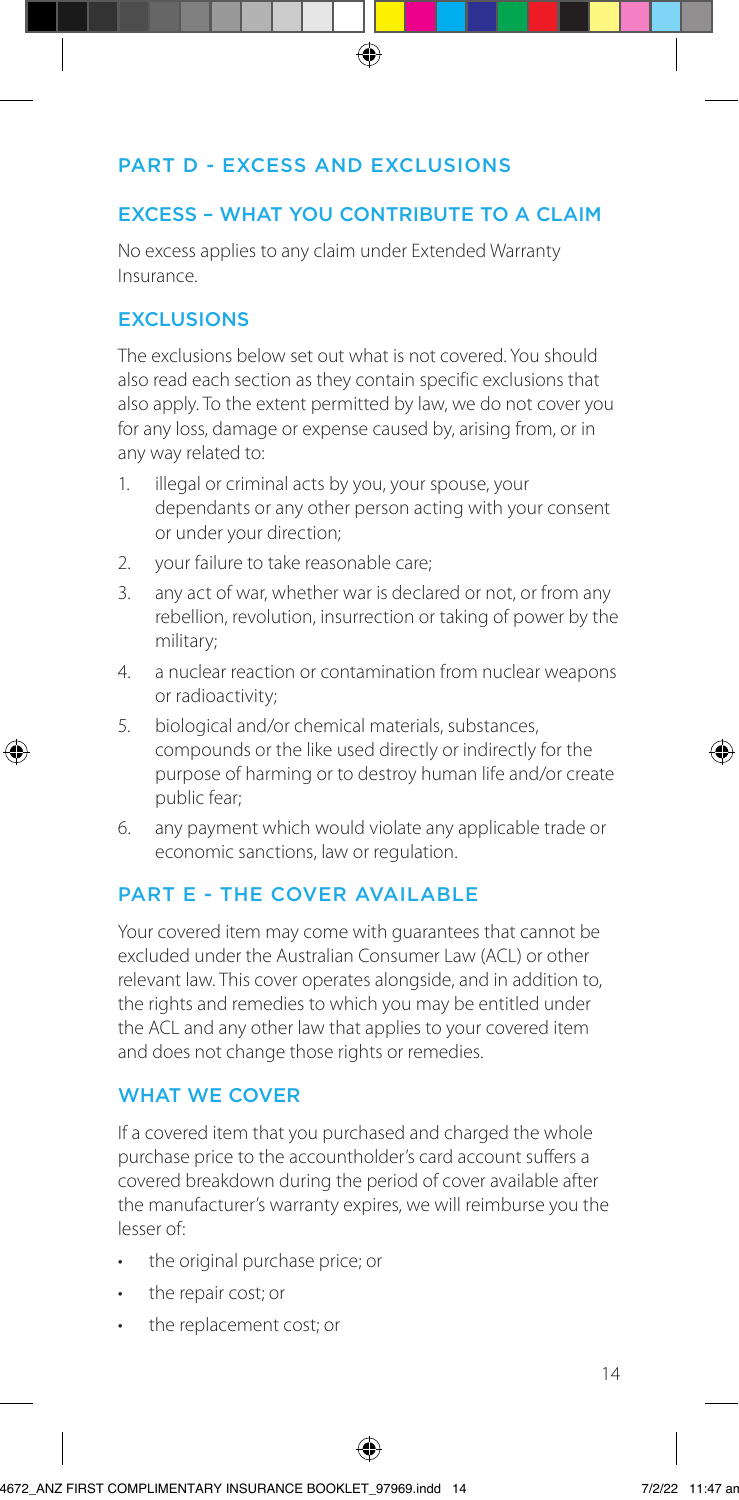the limit per covered item specified in Part C - Benefit Limits,

subject to the maximum total limit per card account in any 12 consecutive month period as specified in Part C - Benefit Limits.

## **CONDITIONS**

Only items with a manufacturer's unique identification serial number on them are covered under this insurance.

You should take all reasonable care to protect and/or maintain your covered items.

You should obtain our approval before starting any repairs or replacement of any covered item that has suffered a covered breakdown.

You should keep the covered item for which you are claiming or relevant parts of the covered item so that we may inspect them.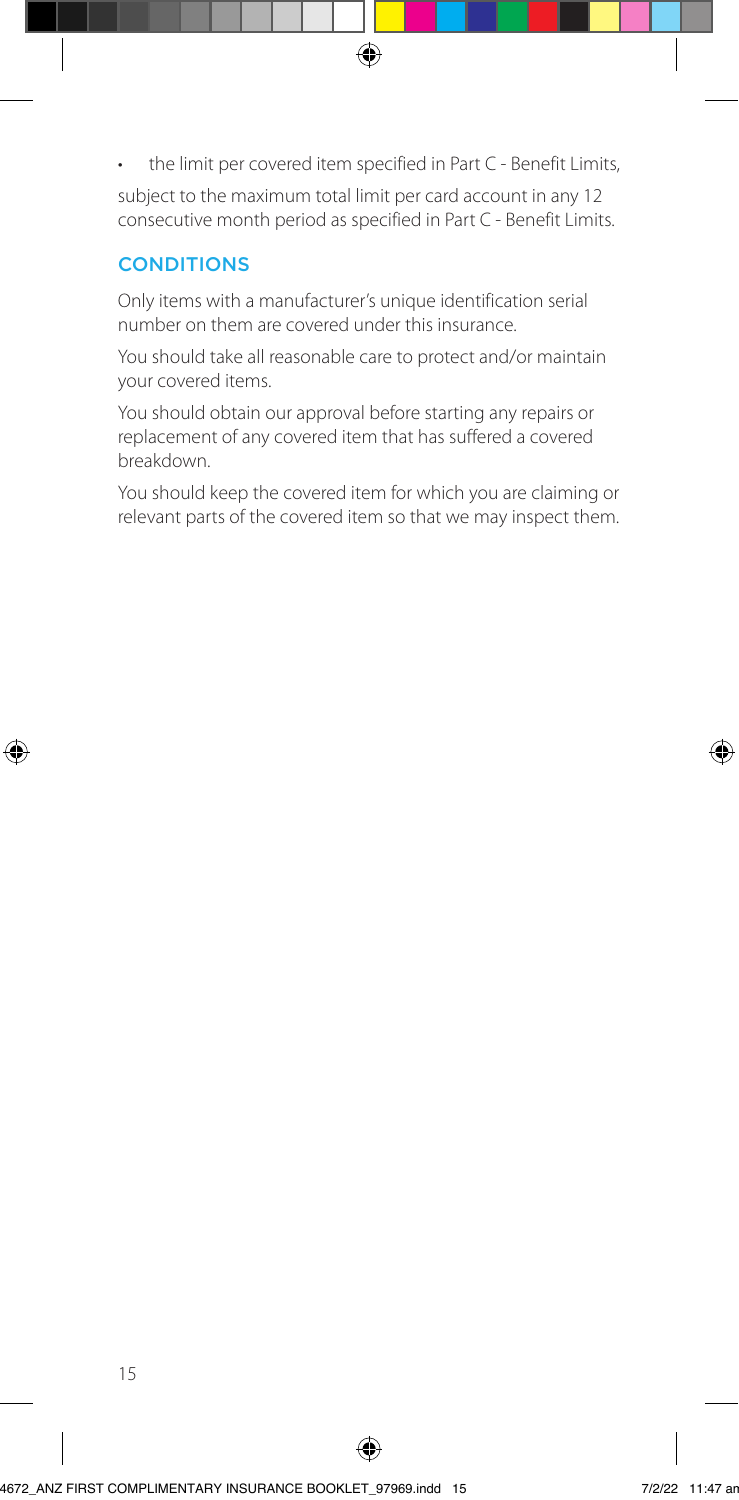# **CLAIMS**

## HOW TO MAKE A CLAIM

#### Please do not contact ANZ in the event of a claim.

First check that you are entitled to claim by reading the appropriate section in this booklet, especially Part D of that section, to see exactly what is, and is not covered, noting particularly any conditions, limitations and exclusions.

Allianz Global Assistance administers the benefits available under the group policy. You should give Allianz Global Assistance notice of your claim as soon as possible.

In order to be sure that any expenses you claim are covered by the group policy you should always, when practicable, contact Allianz Global Assistance for approval before you incur expenses you wish to claim. If you do not, we will pay for expenses incurred up to the amount we would have authorised had you asked us first.

You are not covered for any claim made after termination of, or the expiry of, the period of insurance specified in the group policy. ANZ will provide you with details of any replacement cover.

You can obtain claim forms and information on how to make [a claim at: insurance.agaassistance.com.au/anzau/page/](https://insurance.agaassistance.com.au/anzau/page/otherInsurances/claimOther)  otherInsurances/claimOther.

Allianz Global Assistance will consider your claim within 10 business days of receiving a completed claim form and all necessary documentation. If they need additional information, a written notification will be sent to you within 10 business days.

If there is a delay in claim notification, or you do not provide sufficient detail for Allianz Global Assistance to consider your claim, we can reduce any claim payable by the amount of prejudice we have suffered because of the delay.

You should give any information Allianz Global Assistance reasonably asks for to support your claim at your expense, such as but not limited to police reports, valuations, medical reports, original receipts or proof of purchase and ownership. If required, Allianz Global Assistance may ask you to provide them with translations into English of any such documents to enable their consideration of your claim.

You should co-operate at all times in relation to providing supporting evidence and such other information that may reasonably be required.

In particular:

• For loss or theft of your covered items, you should report it as soon as possible to the police and obtain confirmation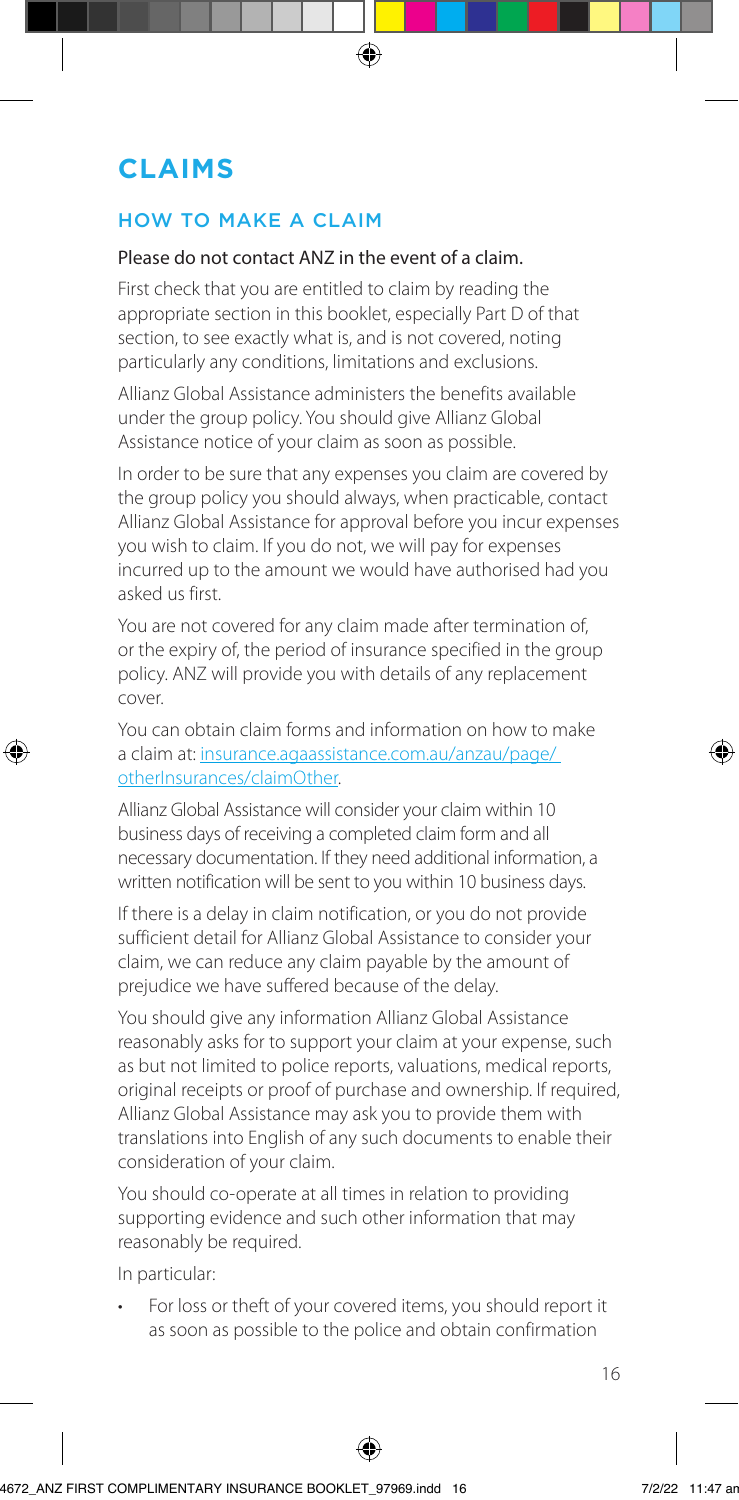of your report. If you delay or fail to make a report, we may reduce or refuse your claim to the extent we are prejudiced by your delay or failure.

• For damage or misplacement of your covered items caused by the airline or any other operator or accommodation provider, report the damage or misplacement as soon as possible to an appropriate official and make reasonable efforts to obtain a written report, including any offer of settlement that they may make.

### CLAIMS ARE PAYABLE IN AUSTRALIAN **DOLLARS**

We will pay all claims in Australian dollars. We will pay you unless you tell us to pay someone else. The rate of currency exchange that will apply is the rate at the time you incurred the expense. Payment will be made by direct credit to a bank account nominated by you.

## RECOVERY

If we have a claim against someone in relation to the money we have to pay or we have paid, you must take reasonable steps to help us do that in legal proceedings. If you are aware of any third party that you or we may recover money from, you should inform us of such third party.

When making a claim you should tell us about any other insurance under which you are or might be able to claim. If you can claim from another insurer and we also pay you in respect of the same insured event, then you will be required to refund to us the amount we paid if the other insurer also pay you.

You cannot claim from us and from the other insurer to obtain an aggregate amount that exceeds your loss.

If during the period of cover made available, you suffer a loss which is not covered by the group policy, we may offer to attempt to recover your uninsured loss for you.

You may specifically ask us to recover this for you however, we have no obligation to do so. You will need to give us documents supporting your loss. Before we include any uninsured loss in a recovery action, we will also ask you to agree to the basis on which we will handle your uninsured recovery action. You may need to contribute to legal costs in some circumstances.

We will apply any money we recover from someone else under a right of subrogation in the following order:

- 1. To us, our costs (administration and legal) arising from the recovery;
- 2. To us, an amount equal to the amount that we paid to you under the group policy;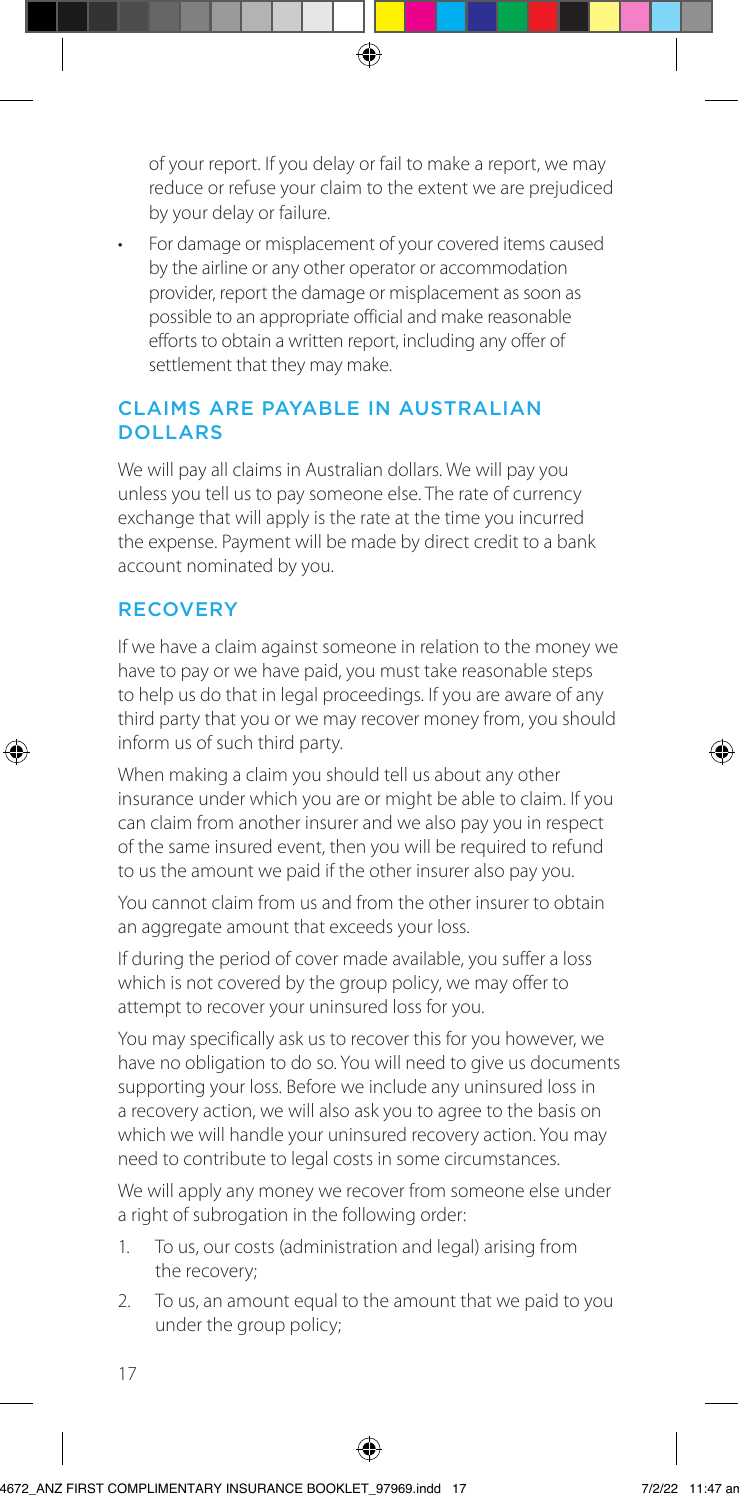- 3. To you, your uninsured loss (less your excess);
- 4. To you, your excess.

Once we pay your total loss (including your uninsured loss and any excess) we will keep all money left over.

If we have paid your total loss and you receive a payment from someone else for that loss or damage, you will need to pay us the amount of that payment up to the amount of the claim we paid you.

## HOW GST MAY AFFECT YOUR CLAIM

If you are entitled to claim an input tax credit in respect of a cost for which a claim is made, or would be entitled to an input tax credit if you were to incur the relevant cost (i.e. in replacing a lost or stolen item), the amount we would otherwise pay will be reduced by the amount of that input tax credit.

### FRAUD

When making a claim you have a responsibility to assist us and to act in an honest and truthful manner.

If any claim is fraudulent in any way or if you or anyone acting on your behalf uses fraudulent means to make a claim on the cover described in this booklet, then no payment will be made in regard to the claim. Also ANZ will be informed of the situation and you may no longer be eligible for the cover described in this booklet.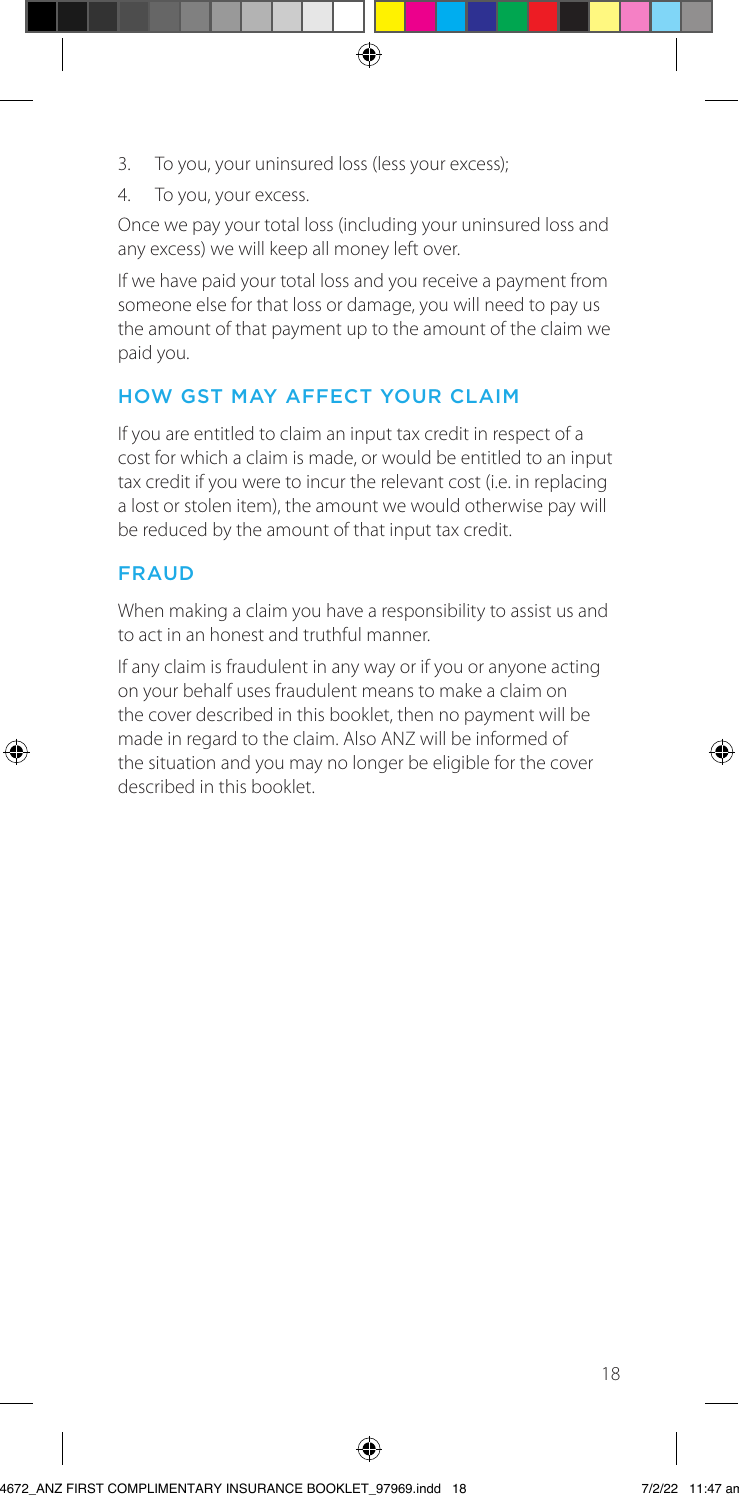# **COMPLAINTS AND DISPUTES**

If you are dissatisfied with our service in any way, please contact us using the details on the inside front cover of this booklet and we will attempt to resolve the matter in accordance with our internal dispute resolution procedures.

If we do not make a decision within the period that we tell you we will respond, we will tell you about your right to lodge a complaint with an external dispute resolution scheme.

If you are not happy with our response, you can refer your complaint to AFCA subject to its terms of reference. AFCA provides a free and independent dispute resolution service for consumers who have general insurance disputes falling within its terms. AFCA's contact details are:

The Australian Financial Complaints Authority Online: www.afca.org.au Phone: 1800 931 678 Email: info@afca.org.au Mail: GPO Box 3 Melbourne VIC 3001

For more information on how we handle complaints you can request a copy of our procedures, using our contact details on the inside front cover.

# **GENERAL INSURANCE CODE OF PRACTICE**

The General Insurance Code of Practice was developed by the Insurance Council of Australia to further raise standards of practice and service across the insurance industry. The Code Governance Committee (CGC) is an independent body that monitors and enforces insurers' compliance with the Code.

You can obtain more information on the Code of Practice and how it assists you by contacting us. Contact details are provided on the inside front cover of this booklet. For more information on the Code Governance Committee (CGC) go to www.insurancecode.org.au.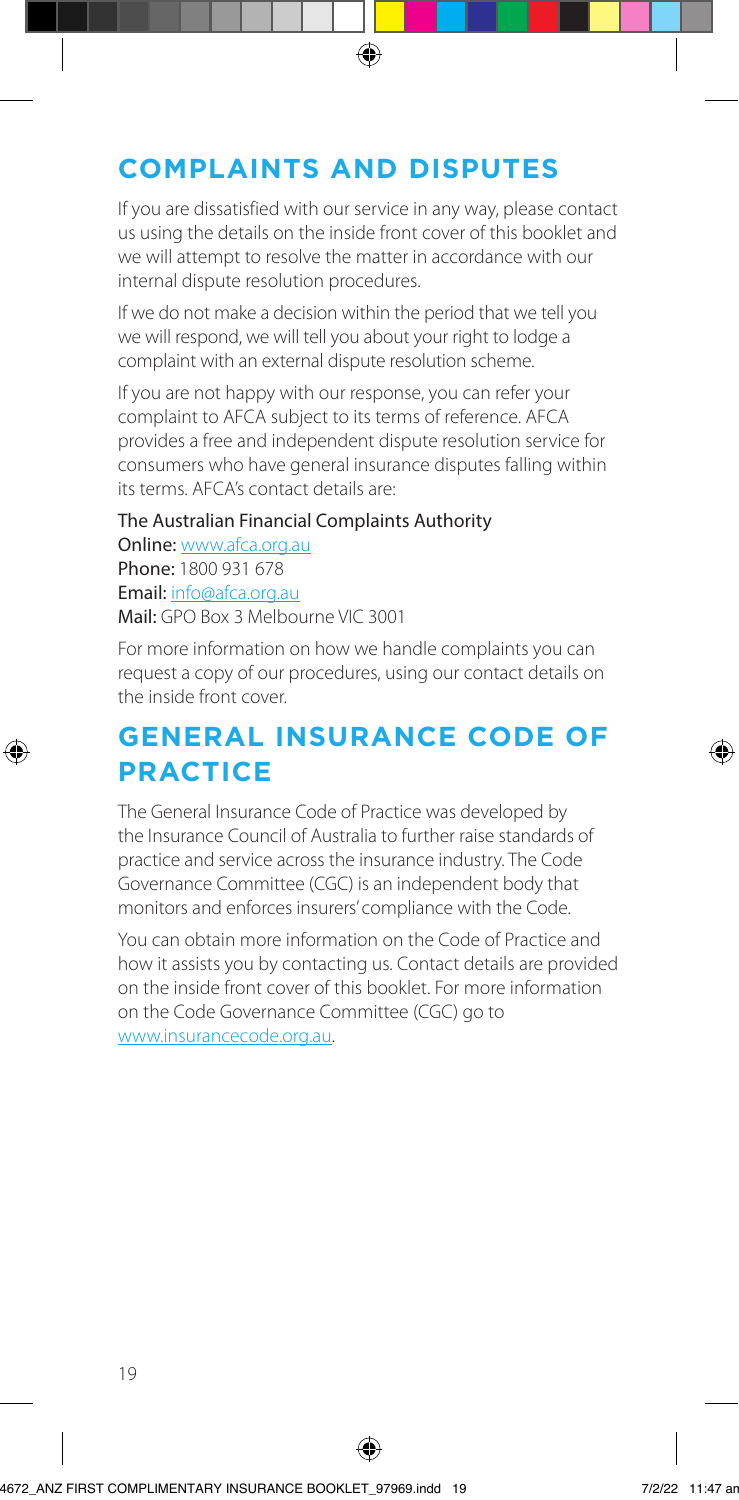ANZCCINAC 04/2022 IMP3095